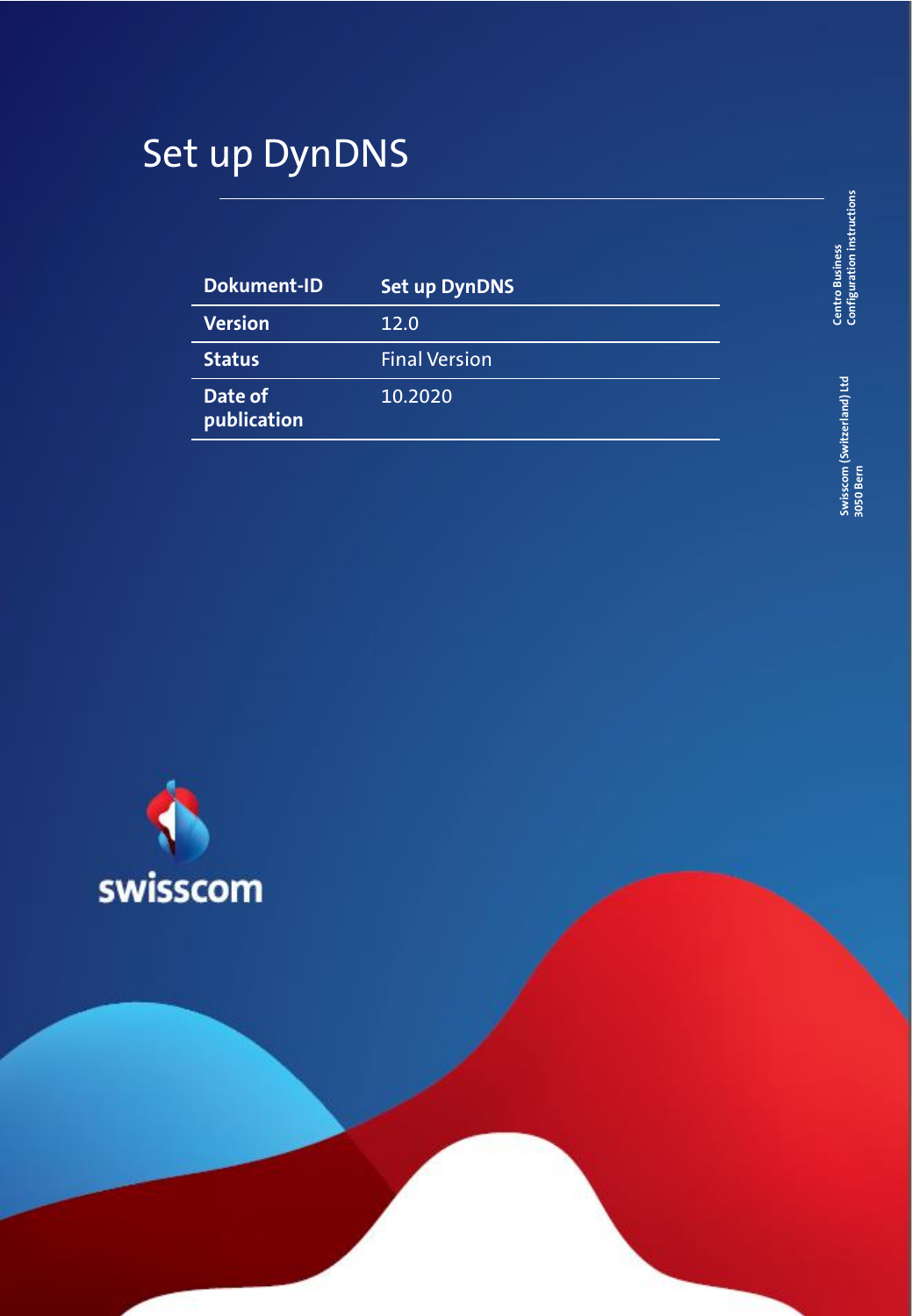# **Contents**

|                                      |   | Centro Business<br>Configuration instructions |
|--------------------------------------|---|-----------------------------------------------|
| 1.1 Need                             | 3 |                                               |
| 1.2 Description                      | 3 |                                               |
| 1.3 Requirements/Limitations         | 3 |                                               |
| 1.4 Illustration                     | 3 |                                               |
| 1.5 Set up DynDNS on Centro Business | 4 |                                               |
| 1.6 Dyn DNS with own provider        | 5 | Swisscom (Switzerland) Ltd<br>3050 Bern       |
|                                      |   |                                               |

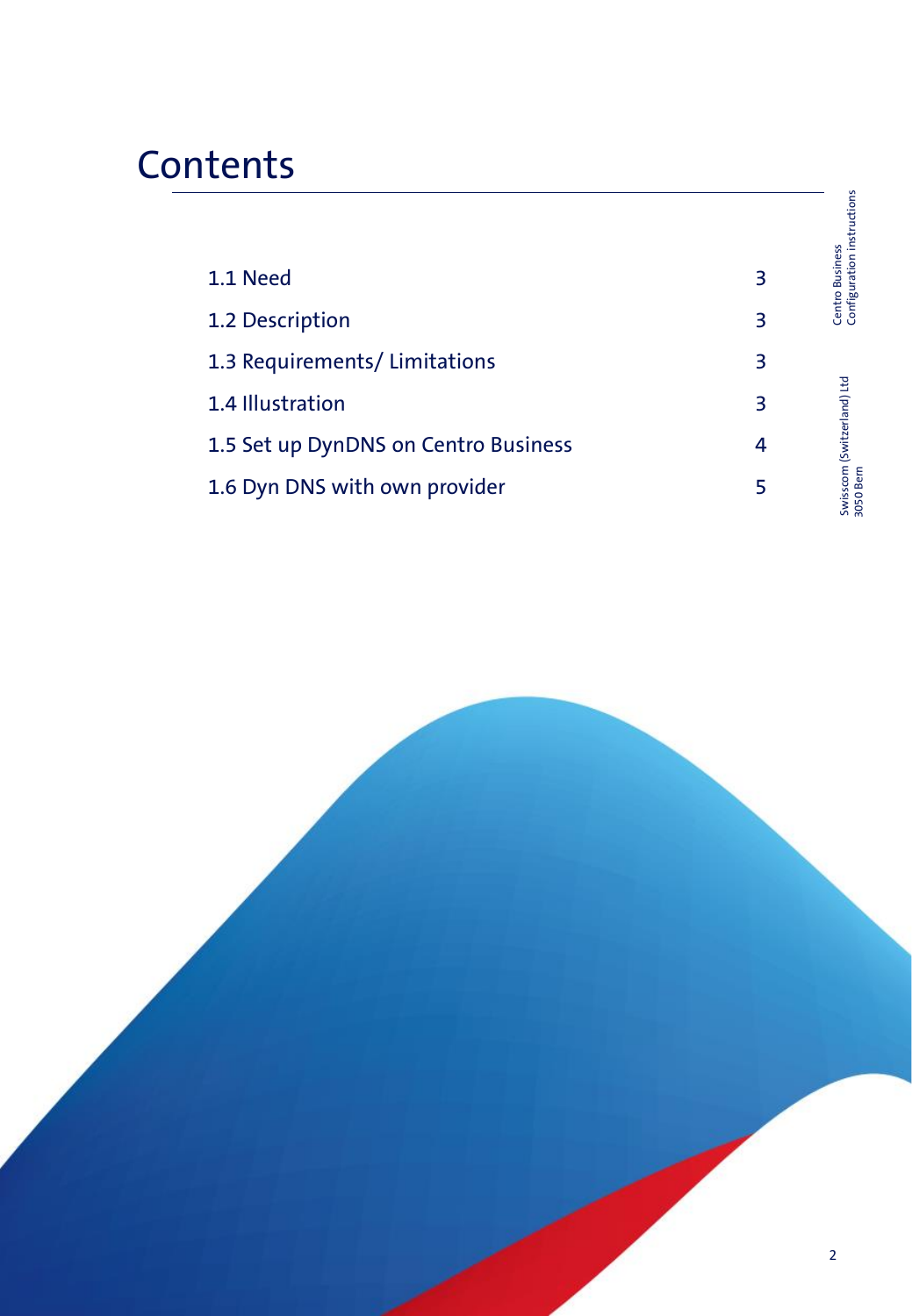## Set up DynDNS

## 1.1 Need

You would like to access devices or data in your customer network (LAN) externally without a fixed IP address.

### 1.2 Beschreibung

If you have an Internet connection without a fixed IP address, the public WAN IP address on your connection can change. In order to be able to access data in your customer network (LAN) externally, you always need the same identification data. DynDNS enables you to access your customer network from the Internet with a clear hostname, even if your IP address changes.

## 1.3 Requirements/ Limitations

#### Requirements:

- Swisscom Contract: My SME Office, Business Internet Services, Business Internet Light, Enterprise Connect XS or Internet for private customers
- Centro Business 2.0 with current firmware version. You can find the firmware on the official Centro Business help page under [Update Firmware](http://www.swisscom.ch/centrobusiness2-fw)
- Access to the router portal is established
- Your hostname is registered with a DynDNS service provider and the login data is known

#### Limitations:

• Fixed IP addresses

### 1.4 Illustration\*



\* The illustration is identical for both Centro Business 1.0 and Centro Business 2.0.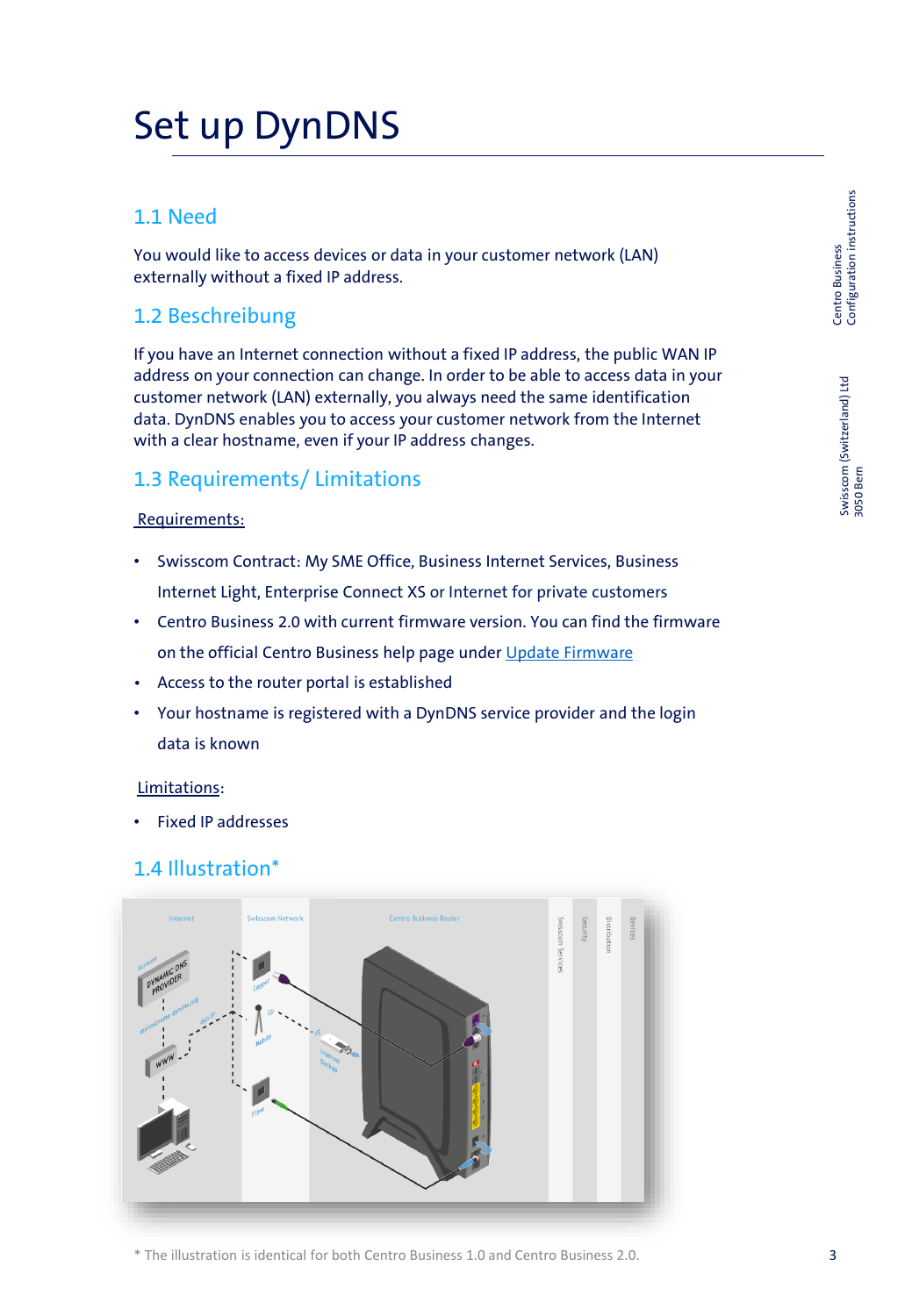## 1.5 Set up DynDNS on Centro Business

Go to **Internet** and click on the **DynDNS** tab. In the Centro Business, you can choose from a selection of DynDNS providers.

- Tick the **Enable DynDNS** box.
- Select a provider, e.g. dyndns.org
- Enter your subdomain or domain in the hostname field.
- Enter the username and password of your DynDNS account.
- Finish by clicking on **Save**.

| Overview<br>Router<br>Network | <b>WLAN</b><br>VoIP<br>Internet | Firewall<br>Diagnostics                            | Logout |
|-------------------------------|---------------------------------|----------------------------------------------------|--------|
| <b>DynDNS</b>                 |                                 |                                                    |        |
| Enable DynDNS                 | On                              |                                                    |        |
| Provider                      | dyndns.org                      | $\pmb{\mathrm{v}}$                                 |        |
| Hostname                      | firmaxy.dyndns.org              | e.g. myhostname.dyndns.org                         |        |
| Username                      | administrator                   | e.g. jane (from your dynDNS account)               |        |
| Password                      |                                 | e.g. mypassword (from your dynDNS account)<br>Show |        |
|                               |                                 |                                                    |        |
|                               |                                 | Cancel                                             | Save   |
|                               |                                 |                                                    |        |
|                               |                                 |                                                    |        |
|                               |                                 |                                                    |        |
|                               |                                 |                                                    |        |
|                               |                                 |                                                    |        |
|                               |                                 |                                                    |        |

The current IP address will now be transmitted to the DynDNS provider.